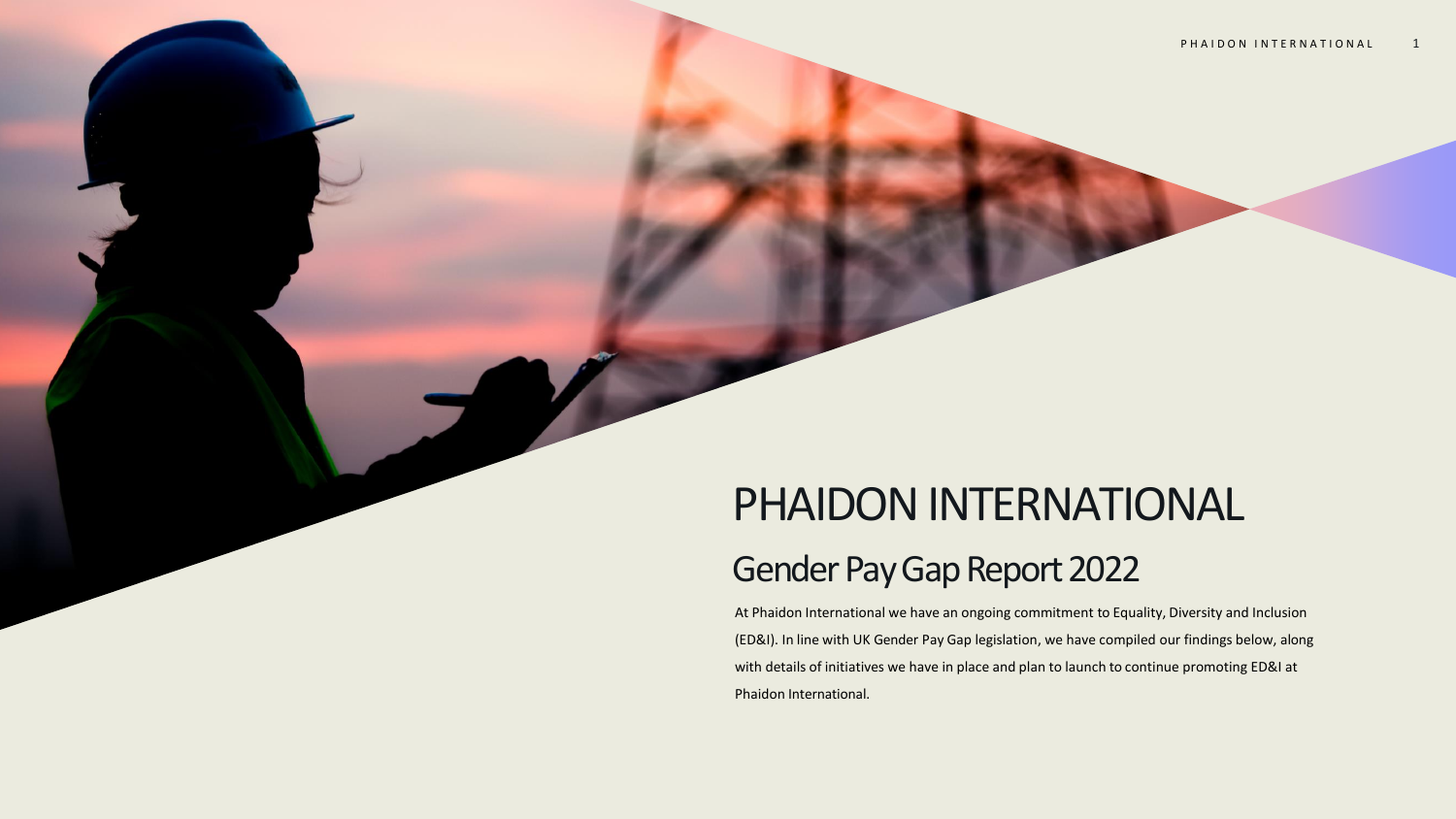## All Staff - Pay and Bonus Gap



## Sales – Pay and Bonus Gap

#### 35% of the Sales staff in the UK are female 231 Sales Employees in the UK **Gender Pay Gap Gender Bonus Gap** Mean: 19% Mean: 85% Median: 4% Median: 98% 42% 55 Operational Employees in the UK **Gender Pay Gap Gender Bonus Gap** Mean: 23% Mean: 51% Median: 8% Median: 26% of the Operational staff in the UK are female

Operations – Pay and Bonus Gap